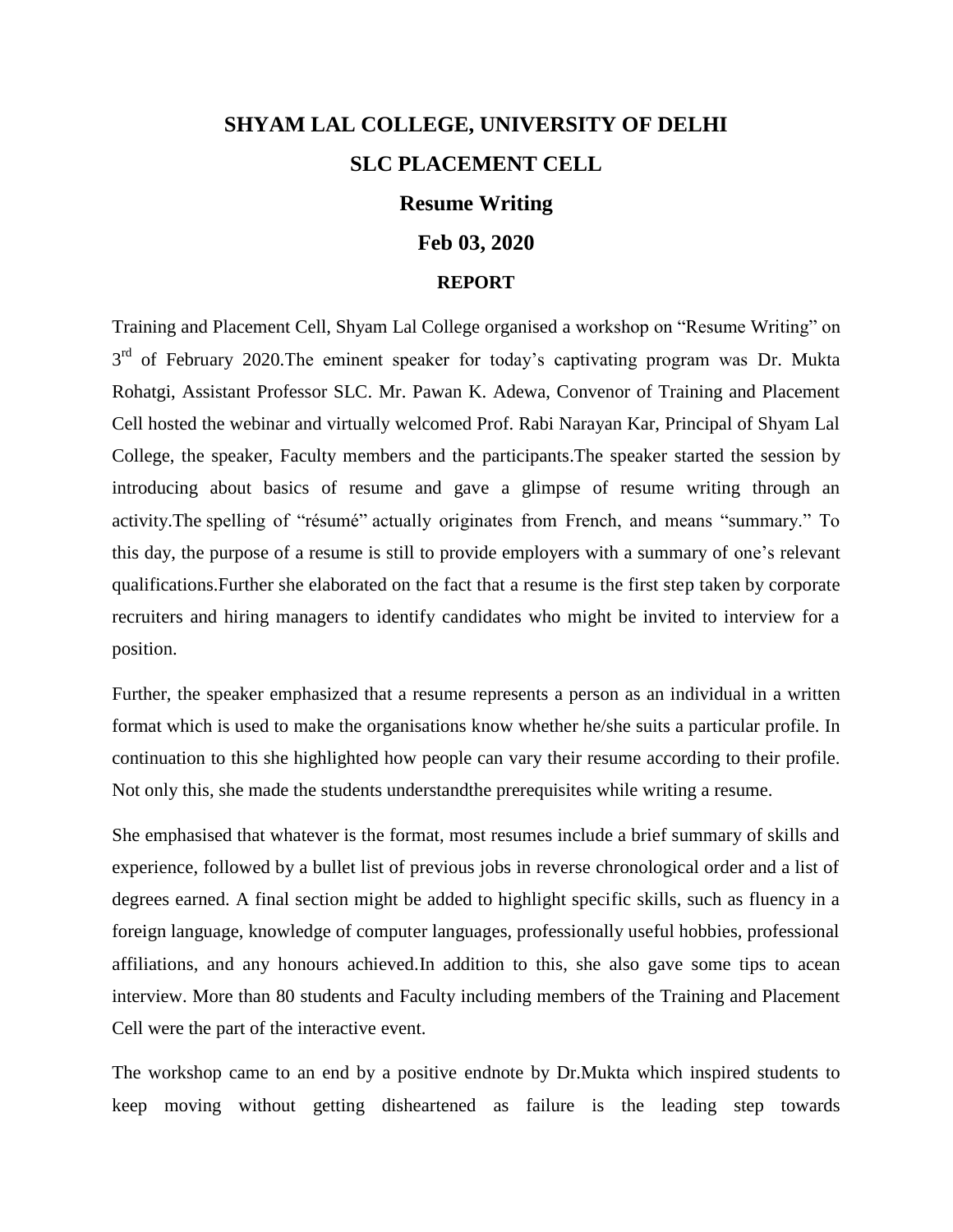success.Altogether session was very interactive and it created a sense of awareness among students. After the splendid interactive session, Ms Jyoti Sindhu, delivered the Vote of Thanks.The event was attended by 86 students.

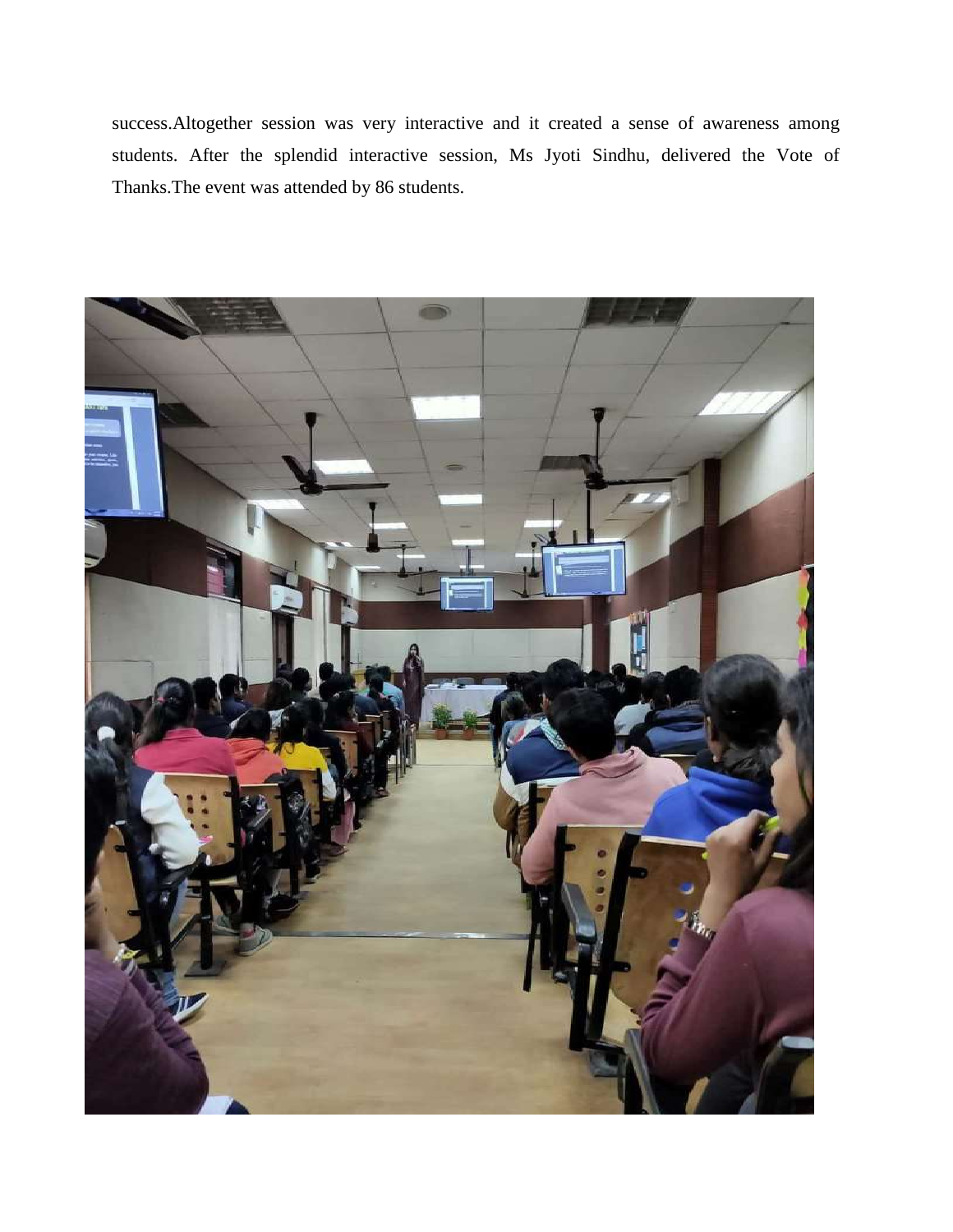